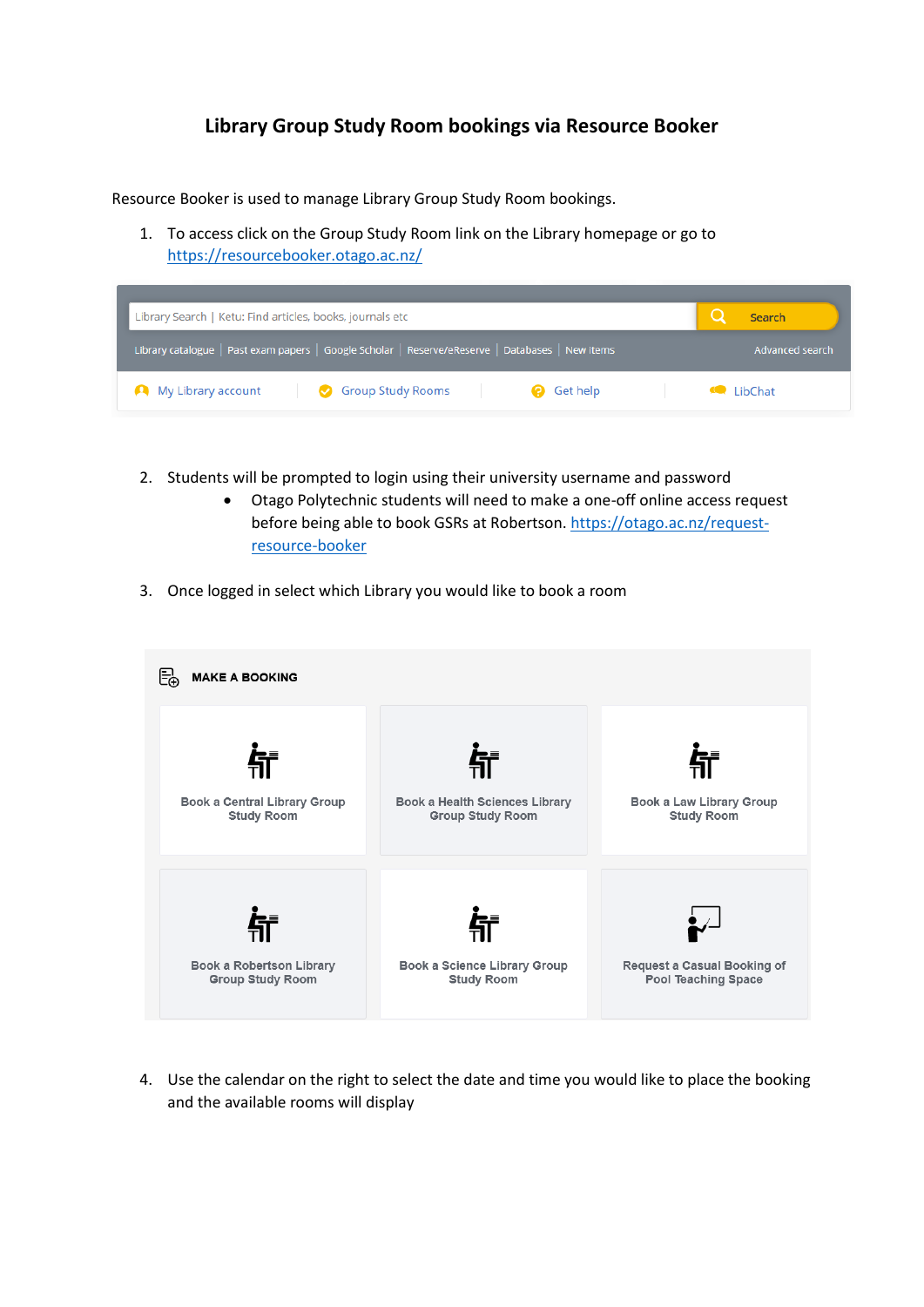| <b>REFINE SEARCH</b> |                     |    |    |    |                |    |
|----------------------|---------------------|----|----|----|----------------|----|
| $\Box$ AVAILABLE NOW |                     |    |    |    |                |    |
| February, 2022<br>,  |                     |    |    |    |                |    |
| Mo                   | Tu                  | We | Th | Fr | Sa             | Su |
| 31                   | 1                   | 2  | 3  | 4  | 5              | 6  |
| 7                    | 8                   | 9  | 10 | 11 | 12             | 13 |
| 14                   | 15                  | 16 | 17 | 18 | 19             | 20 |
| 21                   | 22                  | 23 | 24 | 25 | 26             | 27 |
| 28                   | 1                   | 2  | 3. | 4  | 5              | 6  |
| 7                    | 8                   | 9  | 10 | 11 | 12             | 13 |
| From:                | Set a specific time |    |    |    | $\times$ 14:00 |    |

5. Select the room you would like to book

| From: 14:00 X<br>To: 16:00 X<br>Start date: 2022-02-16 X |  |
|----------------------------------------------------------|--|
| <b>Health Sciences Library GS1.1</b>                     |  |
| Health Sciences Library GS1.2                            |  |
| Health Sciences Library GS1.3                            |  |
| <b>Health Sciences Library GS2.1</b>                     |  |
| Health Sciences Library GS2.2                            |  |
| Health Sciences Library GS3.1                            |  |
| Health Sciences Library GS3.2                            |  |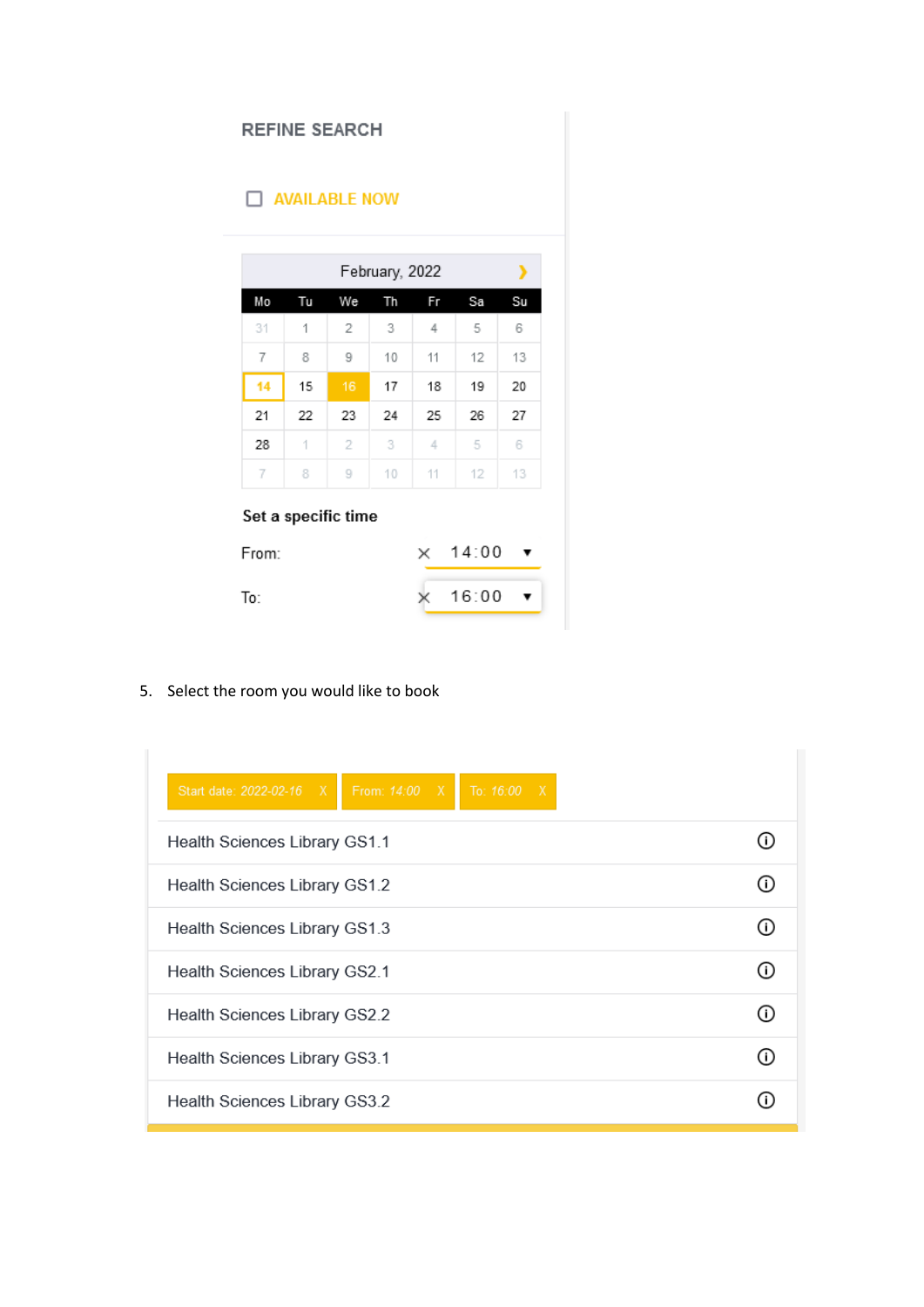6. Fill in the room booking form and 'Book'

-Select 'Book on behalf of someone else' and add the email address of anyone else you would like to get a copy of the booking.

| HEALTH SCIENCES LIBRARY GS2.1  | <b>CLOSE</b>   |  |
|--------------------------------|----------------|--|
| Booking title*                 |                |  |
| Boooking for Tutorial LIBS 101 |                |  |
| From                           |                |  |
| 16/02/2022                     | $14:00 \times$ |  |
| To                             |                |  |
| 16/02/2022                     | 16:00          |  |
| Book on behalf of someone?     |                |  |
| ONE EMAIL ADDRESS PER LINE     |                |  |
|                                |                |  |
|                                |                |  |
|                                |                |  |
| Contact first name*            |                |  |
| Jacinda                        |                |  |
|                                |                |  |
| Contact last name*             |                |  |
| <b>Test</b>                    |                |  |
|                                |                |  |
| Student ID*                    |                |  |
| 11223344                       |                |  |
|                                |                |  |
|                                | <b>BOOK</b>    |  |
|                                |                |  |

7. A booking confirmation will pop up on the screen and a confirmation will be sent to your email account.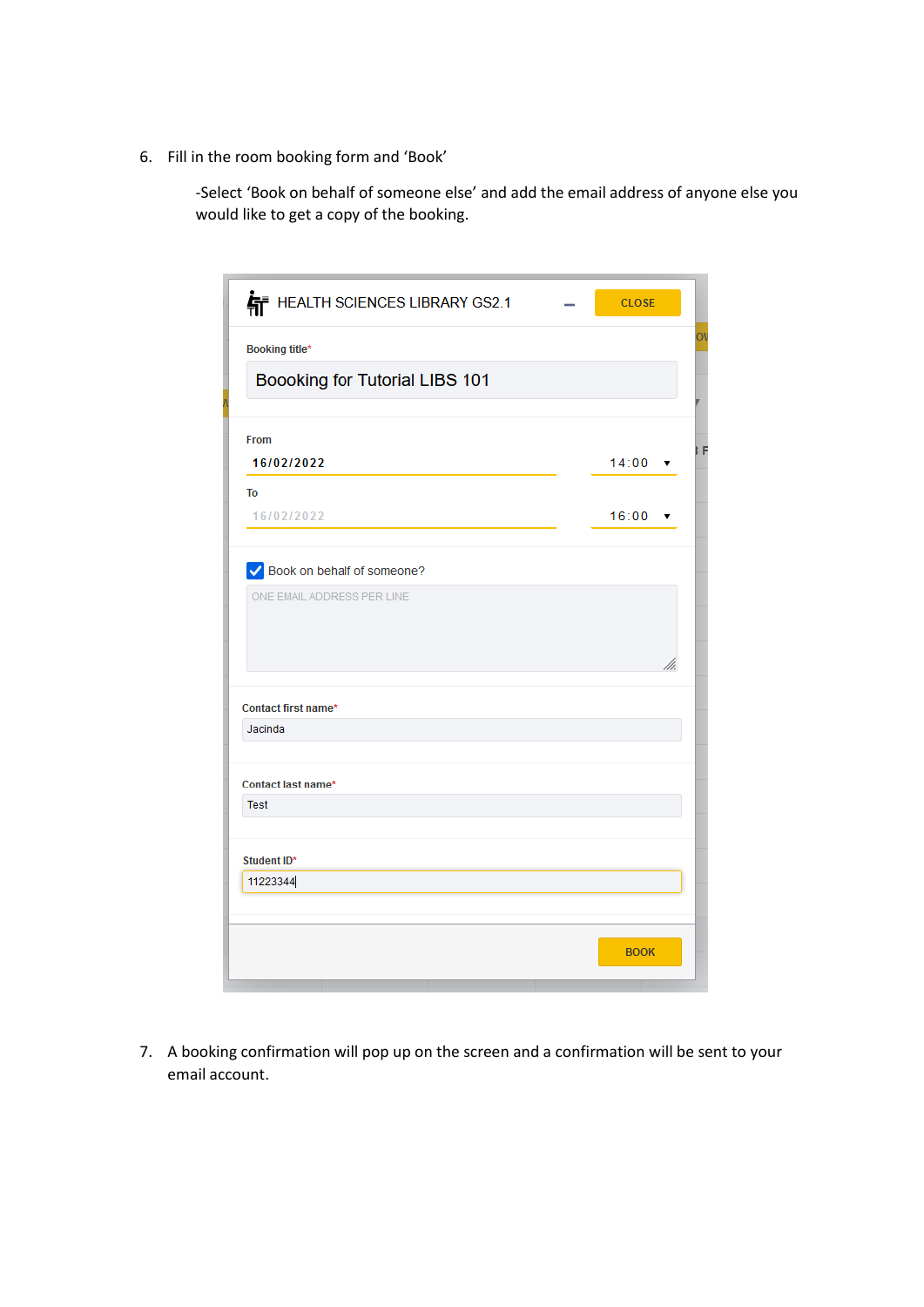| Э<br>itı | <b>BOOOKING FOR TUTORIAL LIBS 101</b>                           | <b>CLOSE</b> |
|----------|-----------------------------------------------------------------|--------------|
|          | $(\checkmark)$ This booking is accepted                         |              |
|          | Wednesday February 16th 2022<br>iiiiii,<br>$14:00 - 16:00$      | <b>PRINT</b> |
|          | <b>Resources</b>                                                |              |
|          | The Library Group Study Rooms - Health Sciences Library GS2.1 C |              |

8. Students can also use the 'available now feature' to identify rooms available today.



9. Students can check and manage their bookings by selecting 'My bookings' from the menu on the left